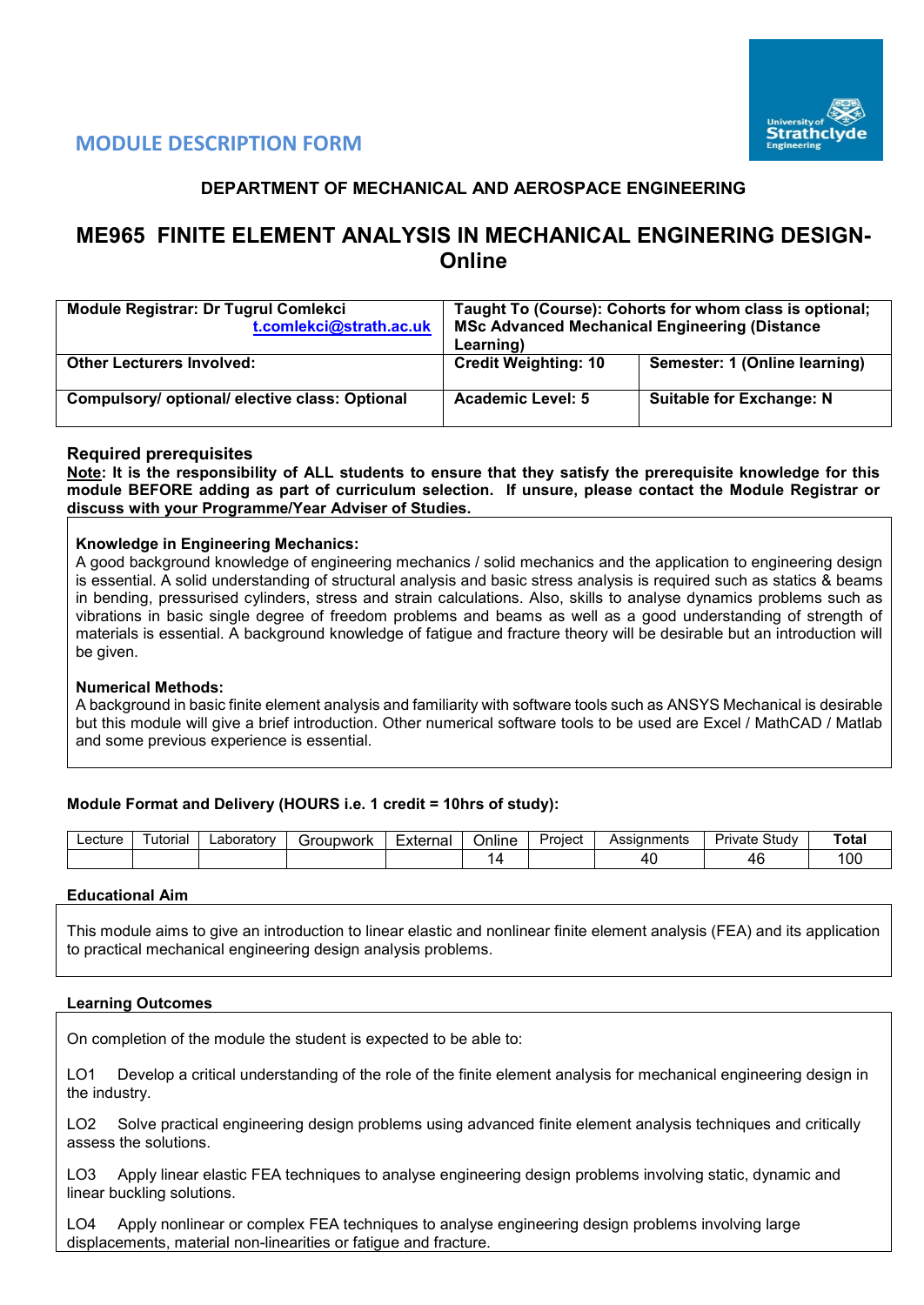### **Syllabus**

The module will teach the following:

This module starts with an overview of the finite element analysis techniques and its applications. The module will focus on practical mechanical engineering design problems. Different types of modelling such as 2D and 3D analysis techniques with plane stress, plane strain, axisymmetric, beam, shell and solid type finite elements will be introduced. Modeling strategies, techniques and issues will be discussed such as the use of symmetry, boundary conditions and various assumptions, errors and accuracy, verification and validation, convergence checking and sensitivity studies.

The module will introduce linear elastic finite element analysis for static and dynamic design problems. Framed structures will be analysed using truss and beam type elements. Solid structures such as pressure vessels will be analysed with discussions on the use of 2D plane stress, plane strain, axisymmetric and full 3D modelling techniques. Structural vibration problems will be explored using natural frequency and dynamic analysis of structures subjected to dynamic loading. This will be followed by advanced nonlinear analysis such as large displacements and with material nonlinearities that is required for buckling and limit load type design assessments. Other advanced topics such as fatigue and fracture mechanics analyses and optimisation will be studied with practical design case studies and industrial examples.

### **Assessment of Learning Outcomes**

## **Criteria**

For each of the Module Learning Outcomes the following criteria will be used to make judgements on student learning:

#### LO1 **Develop a critical understanding of the role of the finite element analysis for mechanical engineering design in the industry.**

C1 Awareness of the software packages in order to perform finite element analysis and simulation on various computing platforms and how to select the most appropriate analysis tools for a given problem.

C2 Understand the current state of the art, applicability and limitations of FEA in mechanical engineering design C3 Assess and identify typical design problems in mechanical engineering that will benefit from FEA simulation resulting in financial savings, standards compliance or a competitive advantage in the industry.

#### LO2 **Solve practical engineering design problems using advanced finite element analysis techniques and critically assess the solutions.**

C1 Understand and apply the typical FEA modelling workflow of geometry modelling, meshing, load and displacement boundary condition application, solution and postprocessing.

C2 Understand the use of verification, validation, convergence and error checking in critical analysis and evaluation of FEA solutions.

#### LO3 **Apply linear elastic FEA techniques to analyse engineering design problems involving static, dynamic and linear buckling solutions.**

C1 Apply appropriate modelling techniques, choice of elements and boundary conditions for static analyses of structures.

C2 Understand natural frequency eigenvalue analysis and appropriate load and time stepping technique for a full linear elastic dynamic analysis.

C3 Evaluate eigenvalue buckling loads and buckled mode shapes and critically analyse a structure prone to buckling.

#### LO4 **Apply nonlinear or complex FEA techniques to analyse engineering design problems involving large displacements, material non-linearities or fatigue and fracture.**

C1 Understand the large displacement nonlinear geometry & material analysis of a structure in a buckling scenario and critically compare with linear solutions.

C2 Apply nonlinear material properties and evaluate plastic failure load of structures such as a pressure vessel and compare with elastic FEA solutions as well as analytical solutions.

C3 Apply high cycle fatigue analysis in a design life analysis using available material S-N properties.

C4 Apply fracture mechanics analysis to evaluate stress intensity factors and compare with material critical values evaluating safety of structures.

The standards set for each criterion per Module Learning Outcome to achieve a pass grade are indicated on the assessment sheet for all assessment.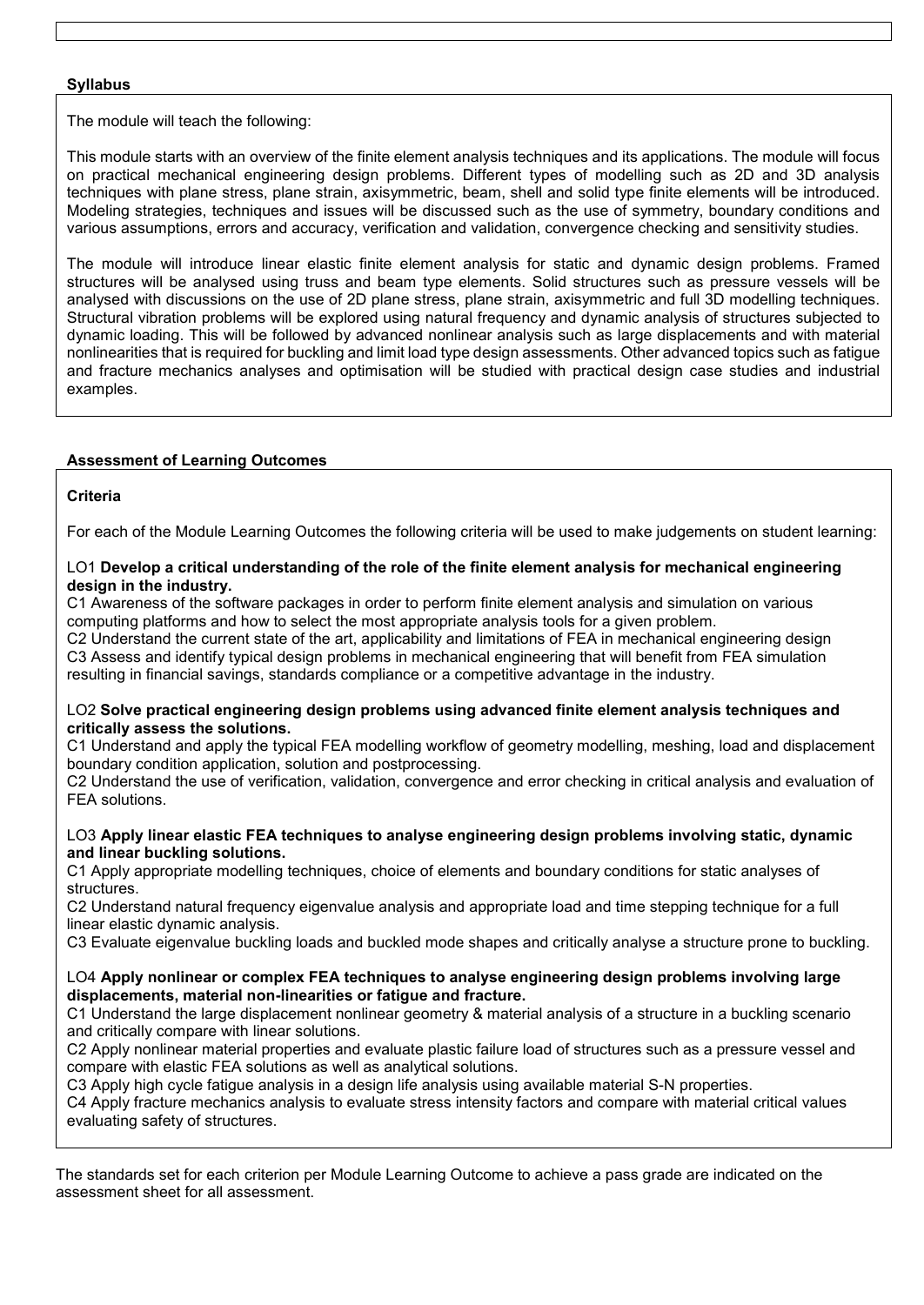#### **Principles of Assessment and Feedback**

*(within Assessment and Feedback Policy at: <https://www.strath.ac.uk/professionalservices/staff/policies/academic/> )*

Myplace class forums will be used to discuss online lessons, demonstrations and tutorial examples that will be released sequentially. Online quizzes will be used for formative feedback.

Summative marking and feedback for the coursework will be returned to students within the guideline feedback return deadlines.

Further individual online feedback will be given on request.

#### **Assessment Method(s) Including Percentage Breakdown and Duration of Exams** *(individual weightings)*

| <b>Examination</b> |          |                 |                  |        | Coursework       |        | <b>Practical</b> | <b>Project</b> |           |  |
|--------------------|----------|-----------------|------------------|--------|------------------|--------|------------------|----------------|-----------|--|
| <b>Number</b>      | Month(s) | <b>Duration</b> | <b>Weighting</b> | Number | <b>Weighting</b> | Number | Weighting        | Number         | Weighting |  |
|                    |          |                 |                  |        | 40%              |        |                  |                |           |  |
|                    |          |                 |                  |        | 60%              |        |                  |                |           |  |
|                    |          |                 |                  |        | LO2, LO3, LO4    |        |                  |                |           |  |

*\* L/Os: Indicate which Learning Outcomes (L01, L02, etc) are to be assessed by exam/coursework/practical/project as required.*

## **Coursework / Submission deadlines (***academic weeks***):**

Semester 1 week 6 & week 11

### **Resit Assessment Procedures:**

Submission of alternate extended <sup>^^</sup>coursework prior to commencement of the August exam diet.

**^^Students must contact the module Registrar for coursework details as soon as they know that they are required to resit this class.**

#### **PLEASE NOTE:**

**Students must gain a summative mark of 50% to pass the module. Students who fail the module at the first attempt will be re-assessed prior to the August diet. This re-assessment will consist entirely of coursework. No marks from any previous attempts will be transferred to a new resit attempt.**

#### **Recommended Reading**

**\*\*\*Purchase recommended \*\*Highly recommended reading \*For reference** 

\*\*\* ANSYS 2020 R2 or the latest version to be downloaded and installed on students own Windows PC which must be capable of running the software, or alternatively a University Virtual Remote Desktop connection is required.

\* Huei-Huang Lee, Finite Element Simulations with ANSYS Workbench 2019, SDC Publications, 2019, ISBN 9781630572990

#### **Additional Student Feedback**

*(Please specify details of when additional feedback will be provided)*

| $\overline{\phantom{a}}$<br>ا Oate | ime | າດm<br>NC                                        |
|------------------------------------|-----|--------------------------------------------------|
| N/A                                |     | <br>Check<br>webpages for details »<br>timetable |

Session: 2021/22

## **Approved:**

**Course Director Signature: E Henderson**

**Date of Last Modifications: 20/08/2021**

(Updated July 2021-MAE)